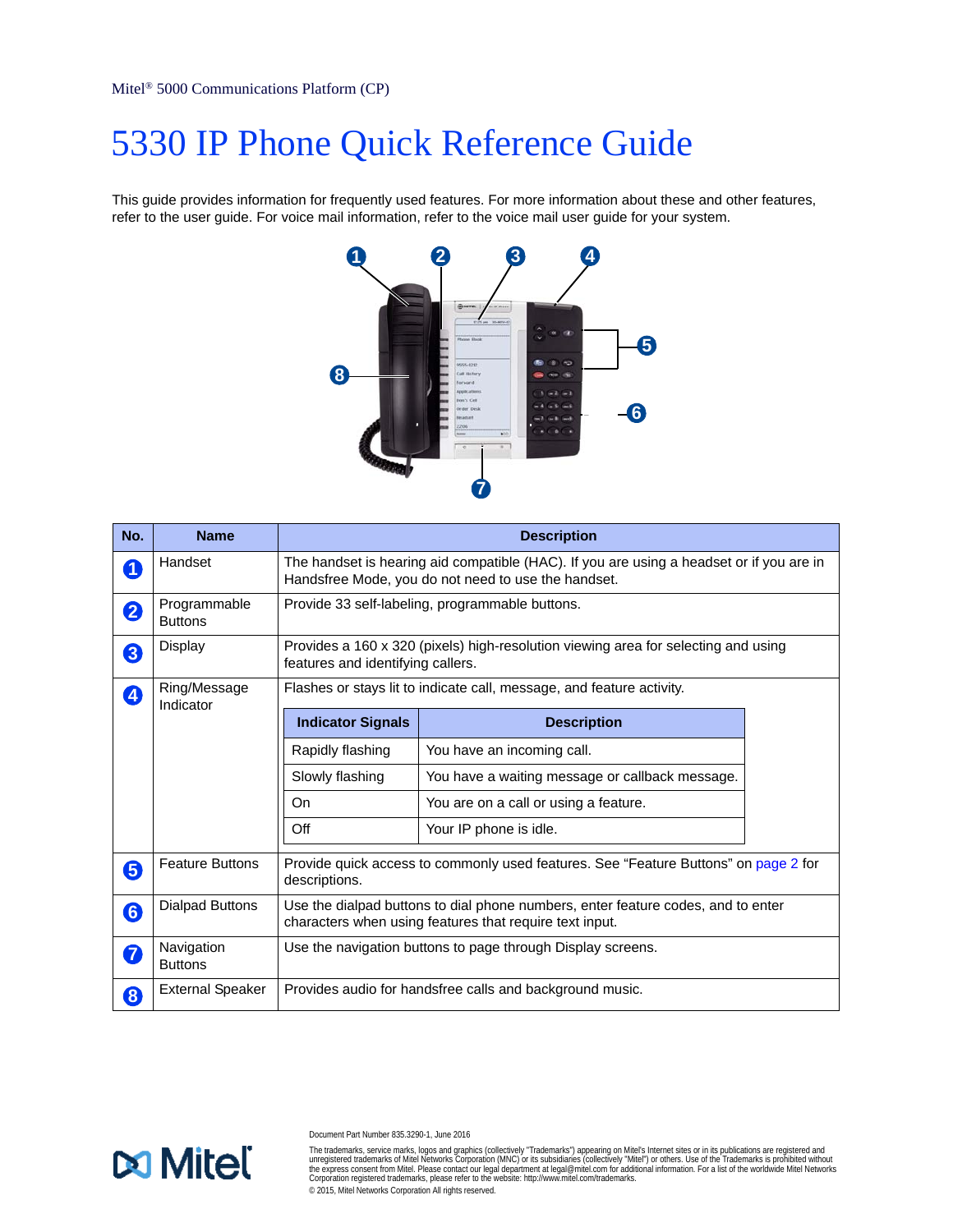## <span id="page-1-0"></span>**Feature Buttons**

Feature buttons provide quick access to commonly used features. See the following table for descriptions.

| <b>Button</b>          | <b>Action</b>                                                                                                                                      |
|------------------------|----------------------------------------------------------------------------------------------------------------------------------------------------|
| (Up)                   | Provides volume control.                                                                                                                           |
| (Down)                 | Scrolls through feature options.                                                                                                                   |
| (Speaker)<br>๔())      | Activates Handsfree Mode.                                                                                                                          |
|                        | Activates features.                                                                                                                                |
| <b>N</b> (Mute)        | Mutes the microphone during a<br>call.                                                                                                             |
| (Applications)         | Activates the Applications menu<br>to use the conference unit or<br>cordless devices, program<br>various phone settings, and<br>enable Clean Mode. |
| (X) (Special)          | Activates features while on a<br>call.                                                                                                             |
|                        | The $(x)$ (Special) button does<br>not cancel features. To cancel<br>features, press the Star button<br>$(*)$ .                                    |
| (Redial) <b>Called</b> | Calls the last external number<br>dialed. You cannot redial<br>internal numbers.                                                                   |
| $\Box$ m (Hold)        | Places the current call on hold.                                                                                                                   |
|                        | Left/Backspace when entering<br>dialpad characters.                                                                                                |
| ∧   5 (Transfer)       | Transfers the current call.                                                                                                                        |
|                        | Right/Forward when entering<br>dialpad characters.                                                                                                 |
| ষ্ট⊠ (Message)         | Allows you to view station<br>messages.                                                                                                            |
|                        | Toggles between Alpha Mode<br>and Numeric Mode.                                                                                                    |

# **Commonly Used Feature Codes**

 phone is idle. However, if you are on an active call or if Most of the following feature codes work when your IP the IP phone is off-hook, you may need to press  $\circledR$  (Special) to activate the feature before you enter the feature code.

If you make a mistake when entering numbers or characters, you can press  $\bigcap_{n\in\mathbb{N}}$  (Hold) to move the cursor to the left and delete the characters entered, or you can press **\*** to cancel the feature.

Contact your system administrator for more information about system features.

| Feature                              | Code |
|--------------------------------------|------|
| ACD Agent - Log In/Out               | 328  |
| Automatic IC Call Access - On/Off    | 361  |
| Automatic Trunk Call Access - On/Off | 360  |
| Background Music - On/Off            | 313  |
| Call Forward - All Calls             | 355  |
| Call Logging                         | 333  |
| Conference                           | 5    |
| <b>Default Station</b>               | 394  |
| Directory                            | 307  |
| Display Time And Date                | 300  |
| Do-Not-Disturb - On/Off              | 372  |
| Dynamic Extension Express - On/Off   | 364  |
| Dynamic Extension Express Handoff    | 388  |
| Handsfree - On/Off                   | 319  |
| Headset - On/Off                     | 317  |
| Hold - Individual                    | 336  |
| Hold - System                        | 335  |
| Hot Desk On/Off                      | 348  |
| Hunt Group - Remove/Replace          | 324  |
| Message - Cancel Left Message        | 366  |
| Message - Delete Message             | 368  |
| Message - Leave Message              | 367  |
| Message - View Messages Menu         | 365  |
| Microphone Mute - On/Off             | 314  |
| Page Receive - On/Off                | 325  |
| Program Buttons                      | 397  |
| Program Station Passcode             | 392  |
| Programmable Buttons - Default       | 395  |
| Queue (Callback) Request             | 6    |
| Record-A-Call                        | 385  |
| Reverse Transfer (Call Pick-Up)      | 4    |
| <b>Ring Tone Selection</b>           | 398  |
| <b>Station Speed Dial</b>            | 382  |
| Station Speed Dial - Programming     | 383  |
| Switch Keymap                        | 399  |
| System Forward - On/Off              | 354  |
| System Speed Dial                    | 381  |
| <b>View Button Assignments</b>       | 396  |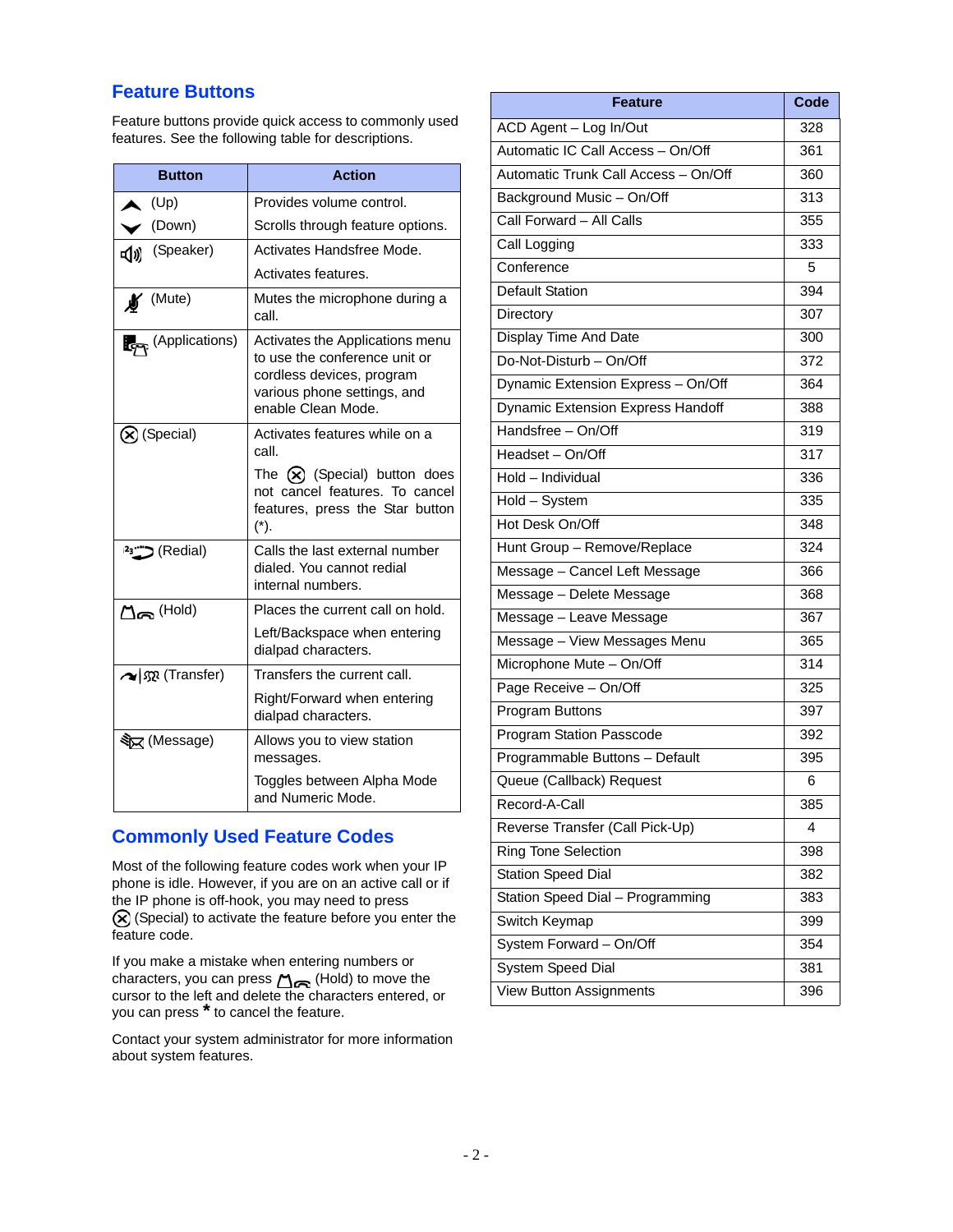#### **Answering Calls**

answer a call while using a headset or to answer Lift the handset, or press  $\Box$  (Speaker) to a call in Handsfree Mode.

#### **Placing Emergency Calls**

 the emergency call as soon as you dial the Dial the emergency number (911 U.S. or 999/112 Europe). The system immediately places number, even if you do not select an outside line.

### **Placing Internal (Intercom) Calls**

 you can press (Hold) to move the cursor tone, and then begin to speak. With or without the handset lifted, dial the extension number. If you enter incorrect digits, backward, deleting the last digits entered. If you are using Handsfree Mode, listen for the double

### **Placing External Calls**

 default code), and then dial the number. Press the **Outgoing** button, an unlit **Call** button, or enter the Outgoing Call access code (**8** is the

#### **Redialing External Numbers**

With or without the handset lifted, press the (Redial). The system automatically selects a line and dials the number.

### **Transferring Calls to Other Extensions**

- 1. While on the call, press  $\sim$   $\sqrt{\Omega}$  (Transfer), and then enter the extension number.
- 2. Do one of the following:
	- then hang up. If the extension is Wait for an answer, announce the call, and unavailable, press the flashing **IC** or **Call**  button to return to the caller.
	- Hang up to transfer the call and disconnect the call from your IP phone.

### **Forwarding Calls**

- 1. Press the **Fwd** button, and then enter the feature code, if applicable. ENTER FORWARD DEST appears.
- 2. Enter the extension number, or press the **Outgoing** button or enter the Outgoing Call access code (**8** is the default code), and then dial the telephone number.

### **Placing Ad Hoc Conference Calls**

- 1. While on the first call, press the **Conf** button to place the call on hold. CALL NEXT PARTY TO CNF appears.
- 2. Place a call to the next conference party. For external calls, press the **Outgoing** button or enter the Outgoing Call access code (**8** is the default code), and then dial the number.
- conference, and then press the **Conf** button to 3. After the party answers, announce the place the call on hold. If necessary, repeat this step to add the remaining conference party.
- 4. Press the **Conf** button again to start the conference. CNF IN PROGRESS appears.

#### **Viewing and Responding to Messages**

- 1. With the handset on-hook, press  $\sqrt[3]{2}$  (Message). Messages are displayed as first in/first out. If there is more than one message, you can repeatedly press  $\frac{1}{2}$  (Message) to scroll through the messages.
- 2. When the desired message is displayed, press #, or lift the handset for privacy, and then press **#** to respond. (If your handset is off-hook and you press  $\sqrt[3]{2}$  [Message], you automatically place a call to the party or message center who left the message.)

#### **Using Do-Not-Disturb**

- 1. Press the **DND** button, and then do one of the following:
	- Press  $\triangle$  (Up) or  $\blacktriangleright$  (Down) to scroll through the messages.
	- Enter the two-digit number for the DND message.
- 2. If applicable*,* enter the additional text for the DND description.
- 3. Press  $\Box$ ) (Speaker), or lift and replace the handset.

### **Placing a Page Announcement**

- 1. Press **7**.
- 2. Enter the page-zone number (**0** to **9**).
- 3. After the tone, make your announcement, and then hang up.